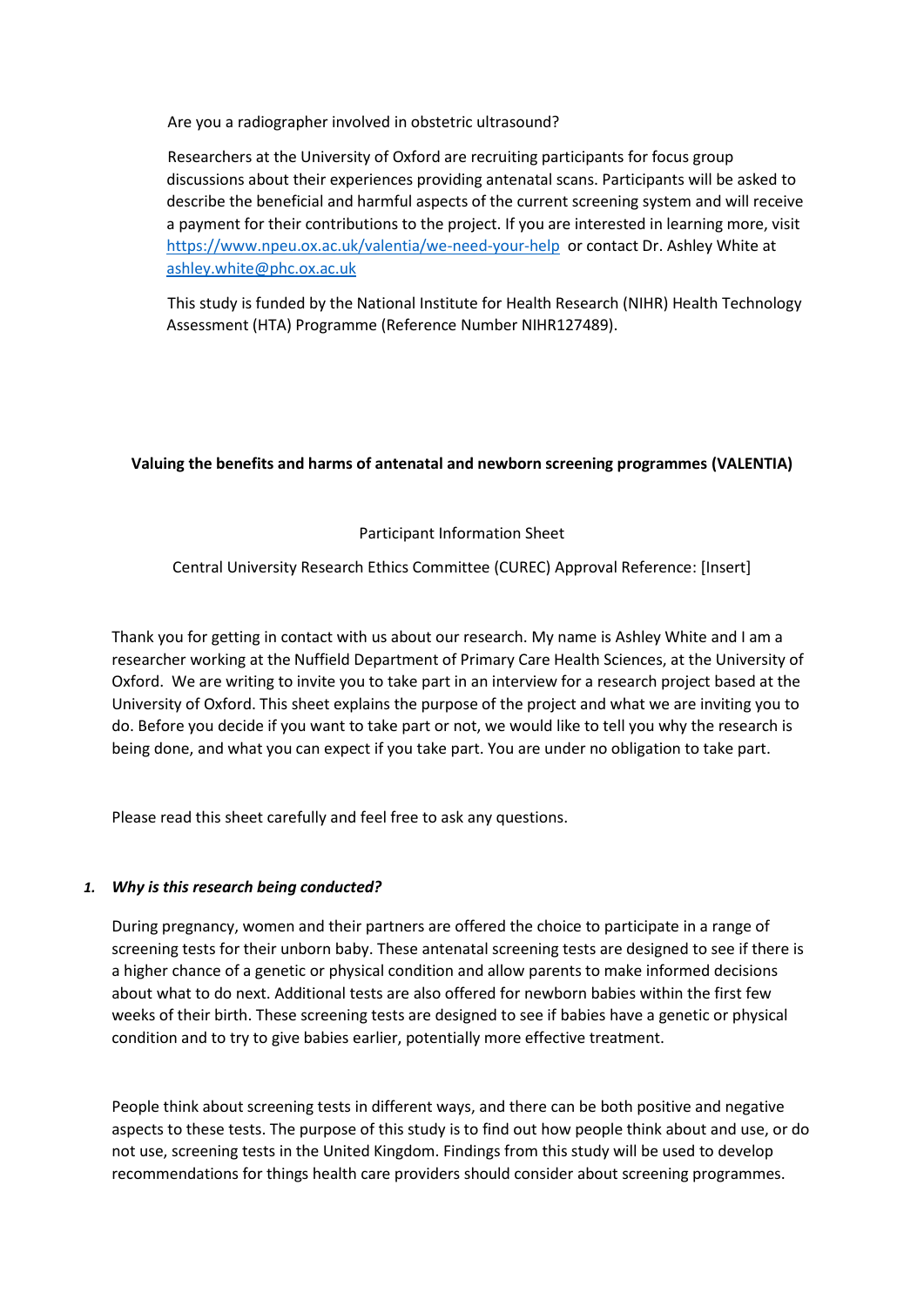## *2. Why have I been invited to take part?*

You are being asked to take part in this study because you are a health care professional involved in screening programmes. We are conducting a series of online focus groups and individual interviews with health care professionals whose work deals with available antenatal and newborn screening tests. We will be asking you to:

- Share your experiences of providing screening tests.
- Talk about your opinions of screening tests.
- Describe both good and bad experiences you have had administering screening tests.

Up to 20 people will take part in online focus groups or individual interviews this summer. At the moment we are looking for participants who:

- Are involved with screening programmes in a professional capacity
- Live in the United Kingdom
- Are over 18 years old

We are interested in hearing about your experiences with antenatal and newborn screening tests. We seek to hear a broad range of experiences. If you are willing to share your thoughts and experiences with us, then we would like to hear from you.

## *3. Do I have to take part?*

No. You can ask questions about the research before deciding whether or not to take part. If you do agree to take part, you may withdraw yourself from the study, without giving a reason, by advising us of this decision. If you wish to leave during the study, you are free to do so. If you want us to, we can make every effort to delete your interview transcript and information for up to six months after the end of the study.

## *4. What will happen to me if I take part in the research?*

If you would like to take part, you will be asked to complete and send back the attached screening questionnaire by email or pre-paid envelope in the post. We will contact you to see if you are available for an online focus group or individual interview. You can ask us any questions you may have at this stage. If you do decide to take part, we will give you a consent form to sign before the interview or focus group takes place. If the interview is conducted over the phone or web conference we will also read you a series of statements to confirm that you still wish to participate and to ask if we can record the conversation.

You will be asked to: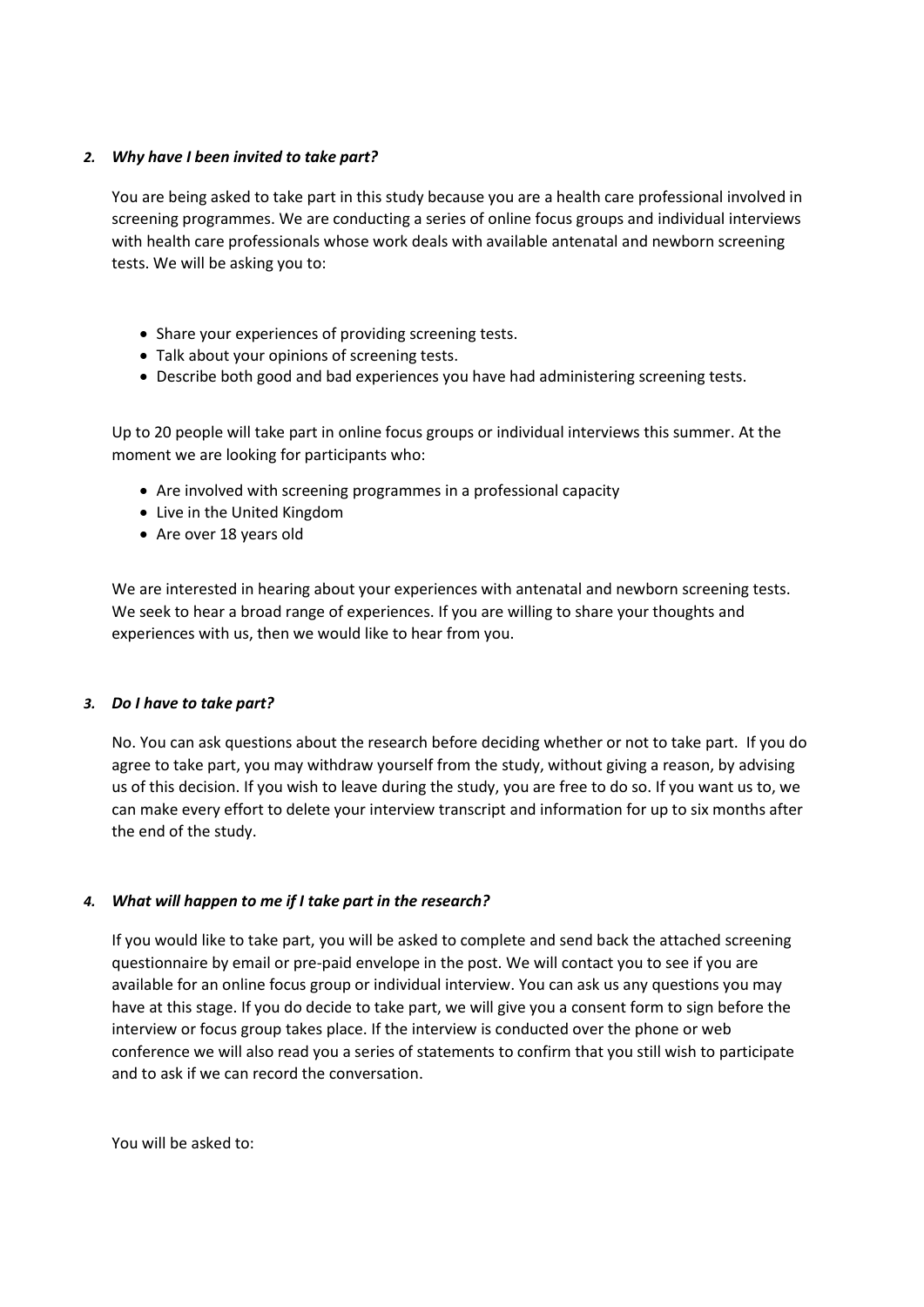- Share your experiences of providing screening tests.
- Talk about your opinions of screening tests.
- Describe both good and bad experiences you have had administering screening tests.

You will be given a fake name to be used for all study-related activity; nobody but the research team will know your identity.

If you are willing to take part in a focus group, you will join 2-4 other healthcare professionals and 2 researchers for a Microsoft Teams web meeting. You will have the option of using video or just audio. The focus group will last approximately 90 minutes and cover topics such as: experiences with screening programmes, the benefits and harms of screening programmes, and opportunities for improvement. Because we want to pick up everything that people say in the interview, we would like to audio record the conversations. The audio recording will be used to create a typed transcript of the conversation. We would also like to take a video recording so that we can capture who said what. The video recording will only be used to check the accuracy of the typed transcript. It will be deleted immediately upon revising the transcript.

If you do not want to discuss their experiences in a focus group, we can arrange an individual interview. Interviews can take place over the phone, over a web conference, or in-person. The researcher will ask a series of questions about your experiences with and opinions about antenatal or newborn screening programmes. Because we want to pick up everything that people say in the interview, we would like to record the conversations. Researchers will analyse what was said to find out what the important issues are for people who are involved with screening tests during pregnancy or after birth. Interviews will last approximately one hour.

## *5. Are there any potential risks in taking part?*

There is a risk that you may become emotionally distressed talking about these experiences. You can take breaks or completely stop participating altogether. We will also provide a list of support resources for you to access. If you decide to take part in the project, you can withdraw at any point before, during, or after the focus group or interview.

There is also a risk of breach of confidentiality, however, we will do our best to ensure that confidentiality is maintained. You will be identified only by a pseudonym on all documents and any electronic database. All documents will be stored securely and only accessible by study staff and authorised personnel. The study will comply with the Data Protection Act, which requires data to be de-identified as soon as it is practical to do so. Whilst confidentiality will be given the utmost priority within this research project, there will be limits to how far this confidentiality can be guaranteed. If disclosures are made within the interview or focus group, which suggest that you are at substantial risk of harm (whether from yourself or someone else), then action will be taken. This action may include contacting relevant health care professionals or agencies (e.g., social care services) as appropriate.

## *6. Are there any benefits in taking part?*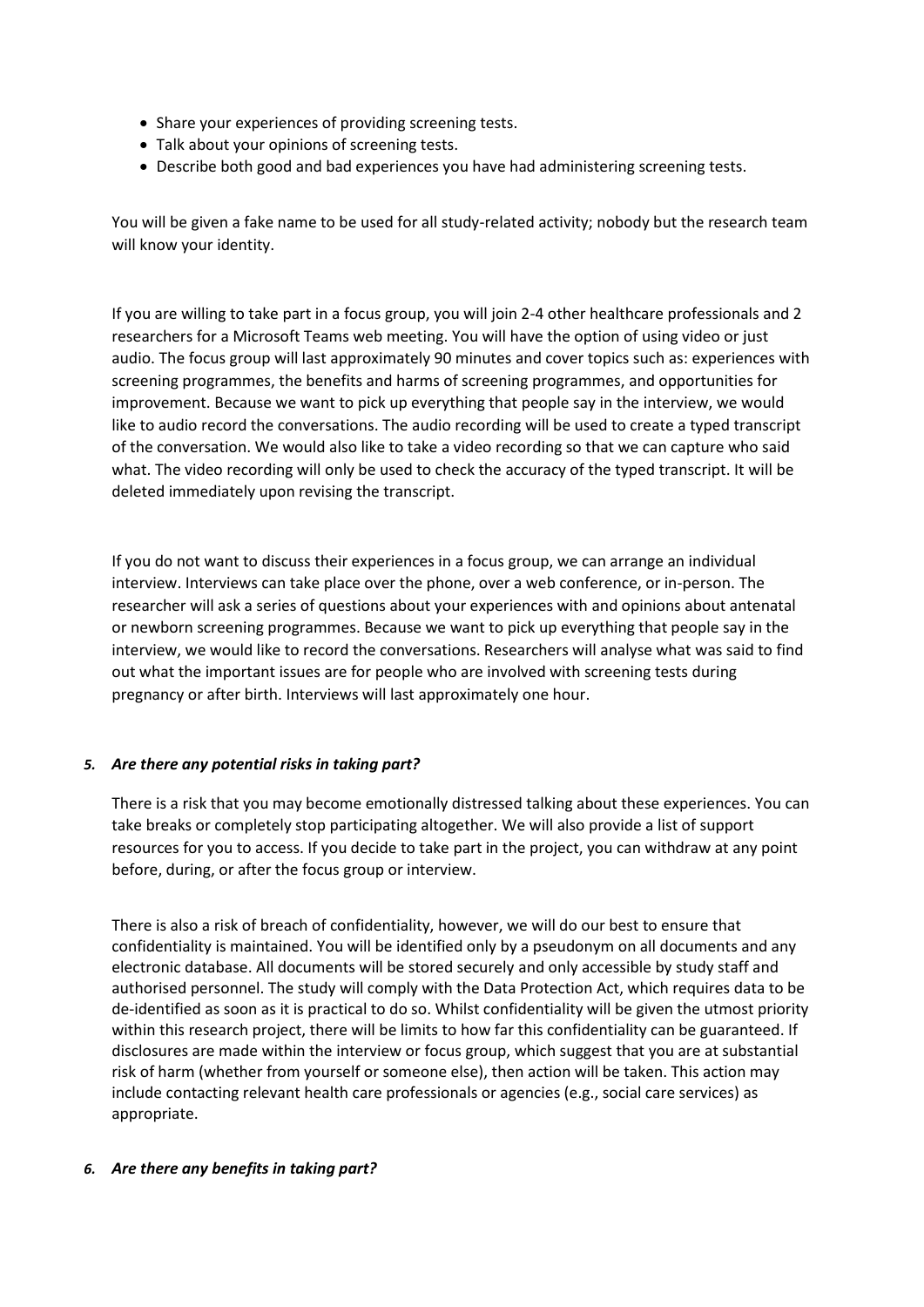The benefits of taking part are that people often say they have found the experience rewarding. People may be motivated to take part because they want a chance to influence the way screening tests are implemented and offered in the United Kingdom.

# *7. Expenses and payments*

Participants will receive a £20 voucher to say thank you for their time, even if they withdraw during the study.

# *8. What happens to the data provided?*

The information you provide during the study is the **research data**. Any research data from which you can be identified (such as your name, contact details, audio recording) is known as **personal data**. This includes more sensitive categories of personal data such as your racial or ethnic origin, sexual orientation, or data concerning your health.

**Personal / sensitive data** will be stored on a secure computer server or locked cabinets at the Nuffield Department of Primary Care Health Sciences, University of Oxford. Electronic data will be password protected. Only the research team will have access to the data. We will keep screening questionnaires and audio files from individual interviews until the end of the study in March 2021. We may keep contact details for up to 6 months after the study has finished in case we need to get in touch with participants.

**Other research data** (including consent forms) will be securely at the University of Oxford for 10 years for future analysis if further research questions arise.

The research team will have access to the research data. Audio recordings of interviews will be given to a typist who will type out everything as it was said the interview. The typist signs an agreement to keep everything they have typed confidential. Responsible members of the University of Oxford may be given access to data for monitoring and/or audit of the research.

## *9. Will the research be published?*

The research may be published in a peer review journal. The researchers will also write a report for the National Institute of Health Research. The researchers may use quotes in their reports but will only use the fake names of participants.

## *10. Who is funding the research?*

The research is funded by the National Institute of Health Research. It is part of a larger study about the potential benefits and harms of antenatal and newborn screening.